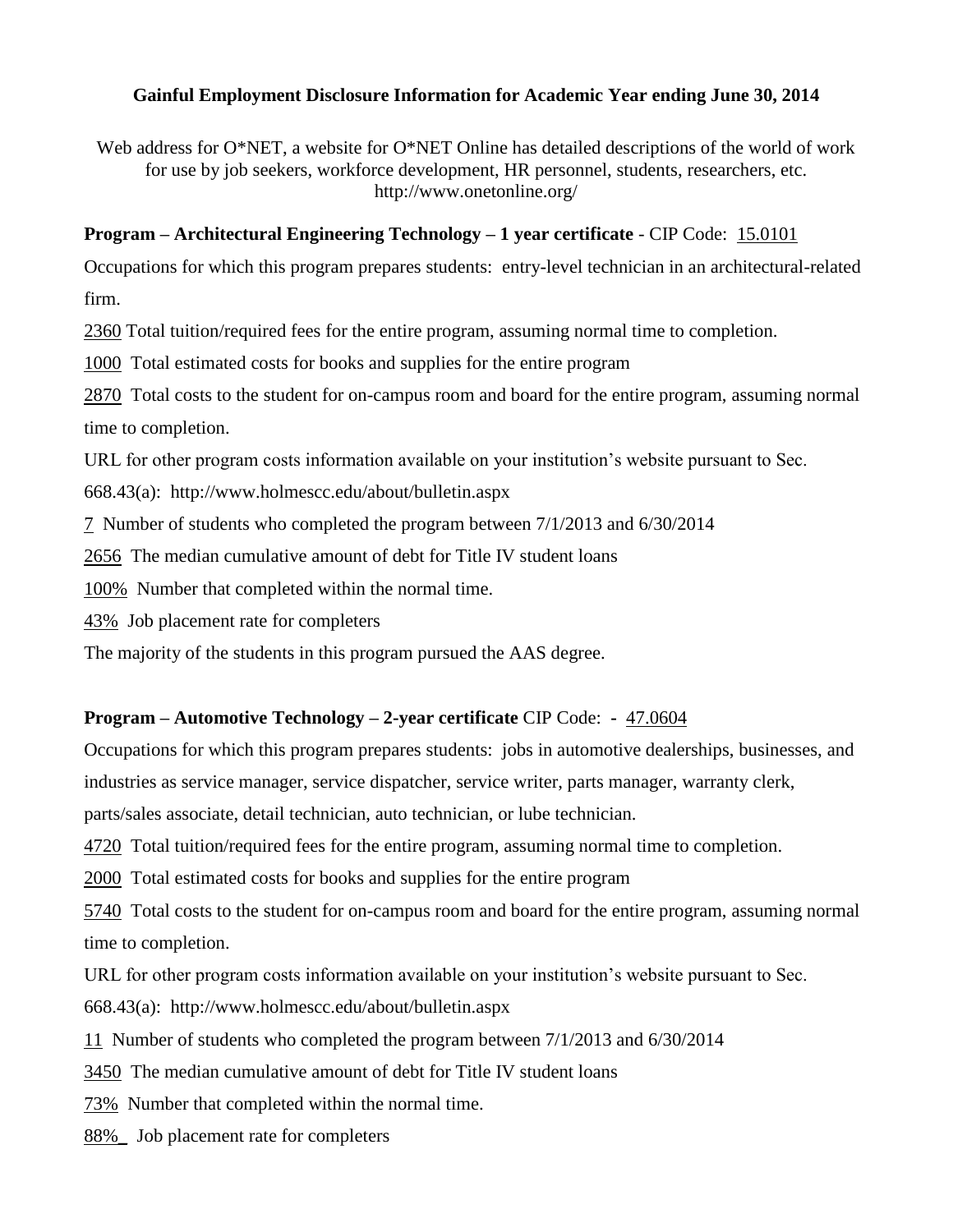### **Program – Collision Repair Technology – 2-year certificate -** CIP Code: 47.0603

Occupations for which this program prepares students: collision repair and refinishing trade, typically as body, frame, and refinish technicians. A graduate is also prepared to work as automotive detailers, windshield repair and replacement technicians, and appraisers.

4720 Total tuition/required fees for the entire program, assuming normal time to completion.

2000 Total estimated costs for books and supplies for the entire program

5640 Total costs to the student for on-campus room and board for the entire program, assuming normal time to completion.

URL for other program costs information available on your institution's website pursuant to Sec.

668.43(a): <http://www.holmescc.edu/about/bulletin.aspx>

4 Number of students who completed the program between 7/1/2013 and 6/30/2014

3985 The median cumulative amount of debt for Title IV student loans

100% Number that completed within the normal time.

75% Job placement rate for completers

### **Program – Computer Network Support Technology – 1-year certificate** CIP Code: 11.0901

Occupations for which this program prepares students: enter the workforce as an entry-level computer network support technician.

2360 Total tuition/required fees for the entire program, assuming normal time to completion.

1000 Total estimated costs for books and supplies for the entire program

2870 Total costs to the student for on-campus room and board for the entire program, assuming normal time to completion.

URL for other program costs information available on your institution's website pursuant to Sec.

668.43(a): <http://www.holmescc.edu/about/bulletin.aspx>

0 Number of students who completed the program between 7/1/2013 and 6/30/2014

0 The median cumulative amount of debt for Title IV student loans

0 Number that completed within the normal time.

0 Job placement rate for completers

For 2013-14, all majors pursued the AAS degree.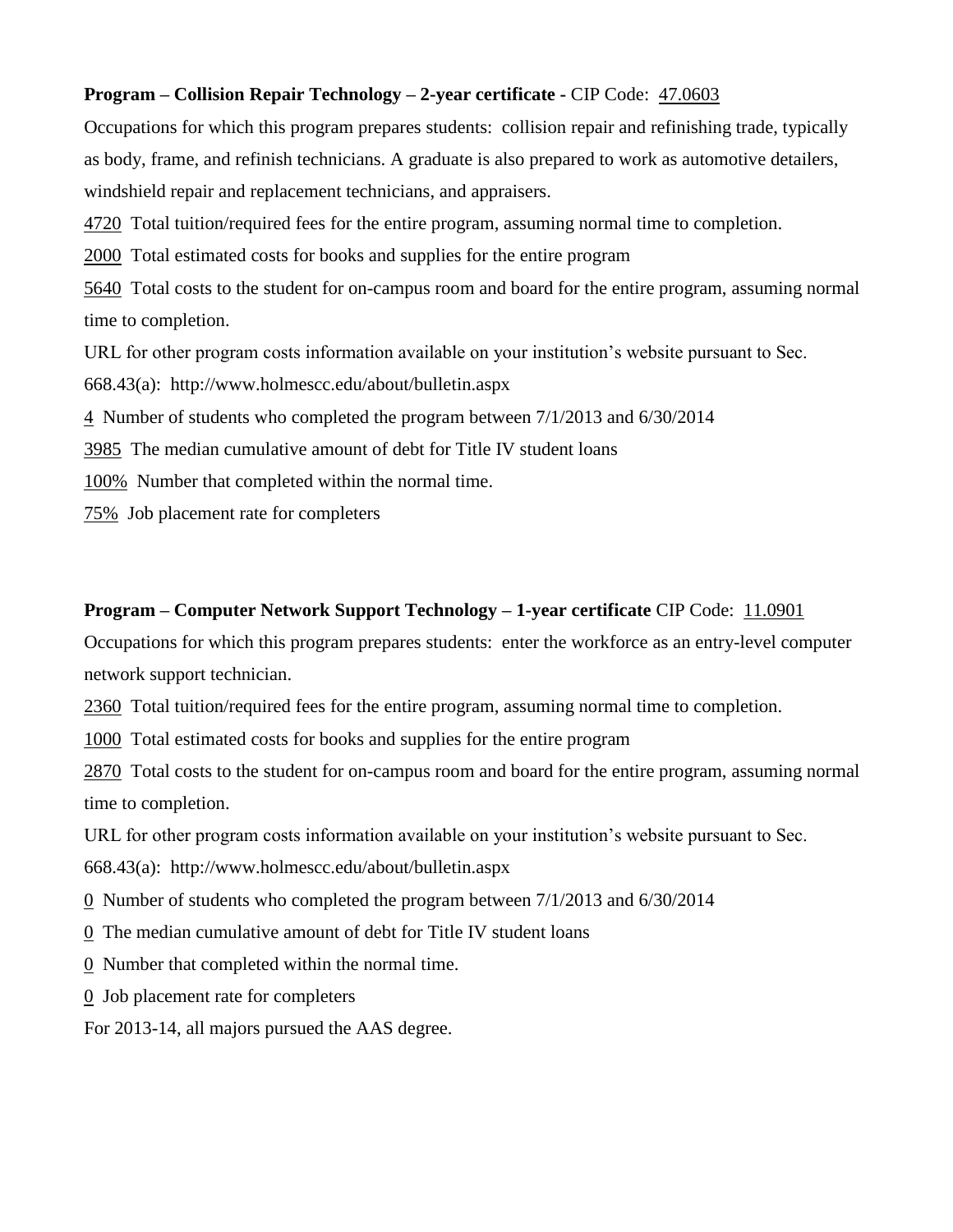#### **Program – Construction Engineering Technology – 1 year certificate** - CIP Code: 15.1001

Occupations for which this program prepares students: enter the workforce as an entry-level manager in the construction markets, including commercial, industrial, utility, highway, and residential. 2360 Total tuition/required fees for the entire program, assuming normal time to completion. 1000 Total estimated costs for books and supplies for the entire program 2870 Total costs to the student for on-campus room and board for the entire program, assuming normal time to completion. URL for other program costs information available on your institution's website pursuant to Sec.

668.43(a): <http://www.holmescc.edu/about/bulletin.aspx>

2 Number of students who completed the program between 7/1/2013 and 6/30/2014

2722 The median cumulative amount of debt for Title IV student loans

100% Number that completed within the normal time.

100% Job placement rate for completers

The majority of the students in this program pursued the AAS degree.

#### **Cosmetology – 1-year certificate -** CIP Code: 12.0401

Occupations for which this program prepares students: any entry-level position for which a licensed cosmetologist is eligible, such as cosmetologist, salon manager, nail technician, pedicurist, manicurists, makeup artist, platform/demo artist, beauty supply representative

3956 Total tuition/required fees for the entire program, assuming normal time to completion.

1500 Total estimated costs for books and supplies for the entire program

3270 Total costs to the student for on-campus room and board for the entire program, assuming normal time to completion.

URL for other program costs information available on your institution's website pursuant to Sec.

668.43(a): <http://www.holmescc.edu/about/bulletin.aspx>

14 Number of students who completed the program between 7/1/2013 and 6/30/2014

3257 The median cumulative amount of debt for Title IV student loans

100% Number that completed within the normal time.

21 % Job placement rate for completers

Some students are awaiting licensure for employment.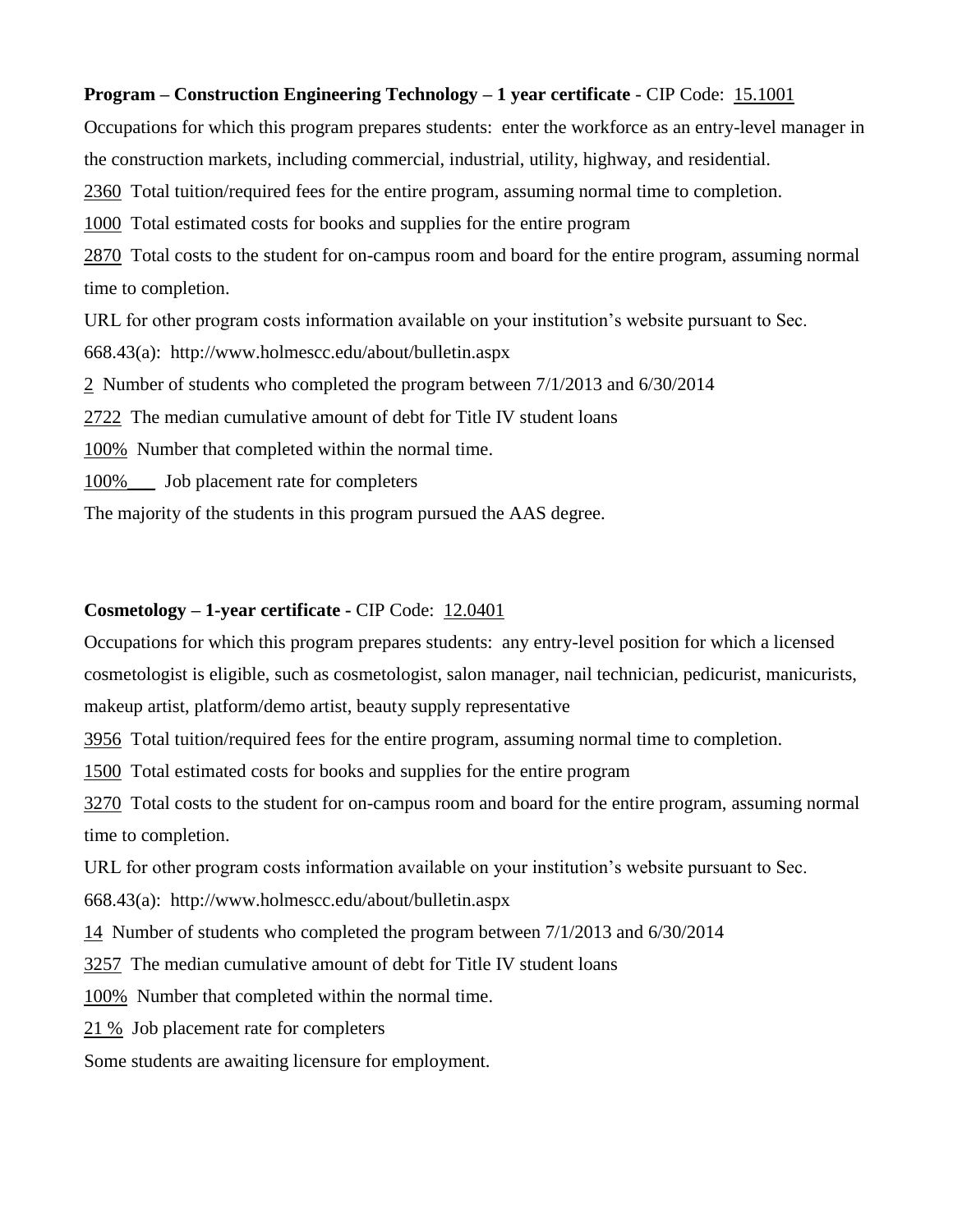### **Criminal Justice Administration Technology – 1-year certificate -** CIP Code: 43.0199

Occupations for which this program prepares students: any entry-level position in law enforcement, corrections and security.

3956 Total tuition/required fees for the entire program, assuming normal time to completion.

1500 Total estimated costs for books and supplies for the entire program

3270 Total costs to the student for on-campus room and board for the entire program, assuming normal time to completion.

URL for other program costs information available on your institution's website pursuant to Sec.

668.43(a): <http://www.holmescc.edu/about/bulletin.aspx>

0 Number of students who completed the program between 7/1/2013 and 6/30/2014

0 The median cumulative amount of debt for Title IV student loans

0 Number that completed within the normal time.

0 Job placement rate for completers

2013-14 was the first year for this program.

#### **Program – Drafting and Design Engineering Technology – 1 year certificate** - CIP Code: 15.0301

Occupations for which this program prepares students: enter the workforce as an entry-level assistant to architects, engineers, contractors and other related fields.

2360 Total tuition/required fees for the entire program, assuming normal time to completion.

1000 Total estimated costs for books and supplies for the entire program

2870 Total costs to the student for on-campus room and board for the entire program, assuming normal time to completion.

URL for other program costs information available on your institution's website pursuant to Sec.

668.43(a): <http://www.holmescc.edu/about/bulletin.aspx>

5 Number of students who completed the program between 7/1/2013 and 6/30/2014

4027 The median cumulative amount of debt for Title IV student loans

100% Number that completed within the normal time.

60% Job placement rate for completers

First year for this option to be offered.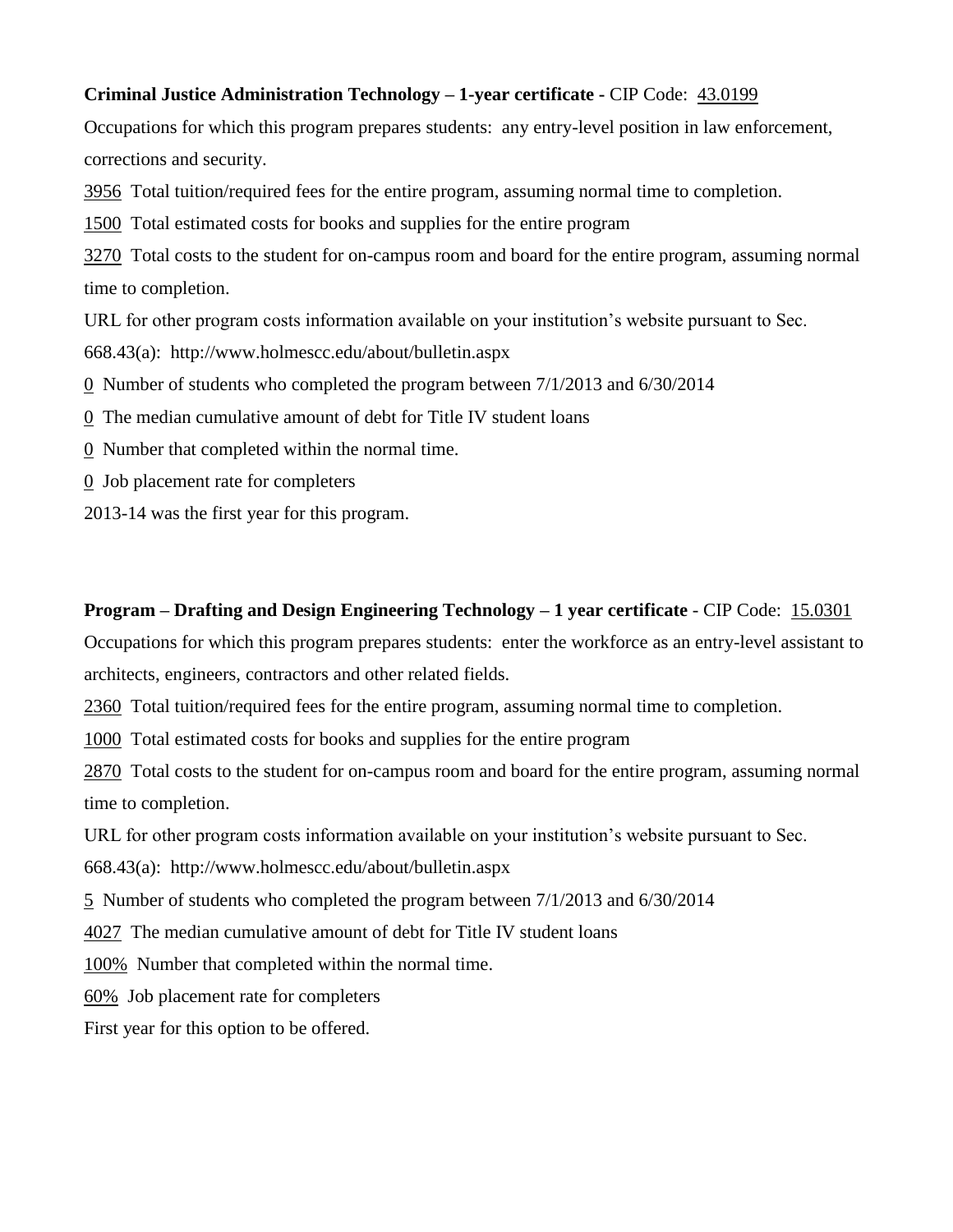### **Program – Electronics Technology – 1 year certificate** - CIP Code: 15.0303

Occupations for which this program prepares students: enter the workforce as an entry-level electrical technician supporting electrical engineers and others in the development, testing, and maintenance of electrical circuits, devices, and systems.

2360 Total tuition/required fees for the entire program, assuming normal time to completion.

1000 Total estimated costs for books and supplies for the entire program

2870 Total costs to the student for on-campus room and board for the entire program, assuming normal time to completion.

URL for other program costs information available on your institution's website pursuant to Sec.

668.43(a): <http://www.holmescc.edu/about/bulletin.aspx>

0 Number of students who completed the program between 7/1/2013 and 6/30/2014

0 The median cumulative amount of debt for Title IV student loans

0 Number that completed within the normal time.

0 Job placement rate for completers

This program closed 6/2013 and is no longer an option.

### **Program – EMT Paramedic – 1-year certificate -** CIP Code: 51.0904

Occupations for which this program prepares students: entry-level EMT/paramedic positions in the

areas of pre-hospital 911 service, critical care transport, off shore, combat and industrial safety.

5109 Total tuition/required fees for the entire program, assuming normal time to completion.

1500Total estimated costs for books and supplies for the entire program

2870 Total costs to the student for on-campus room and board for the entire program, assuming normal time to completion.

URL for other program costs information available on your institution's website pursuant to Sec.

668.43(a): <http://www.holmescc.edu/about/bulletin.aspx>

15 Number of students who completed the program between 7/1/2013 and 6/30/2014

3984 The median cumulative amount of debt for Title IV student loans

100% Number that completed within the normal time.

100%\_\_ Job placement rate for completers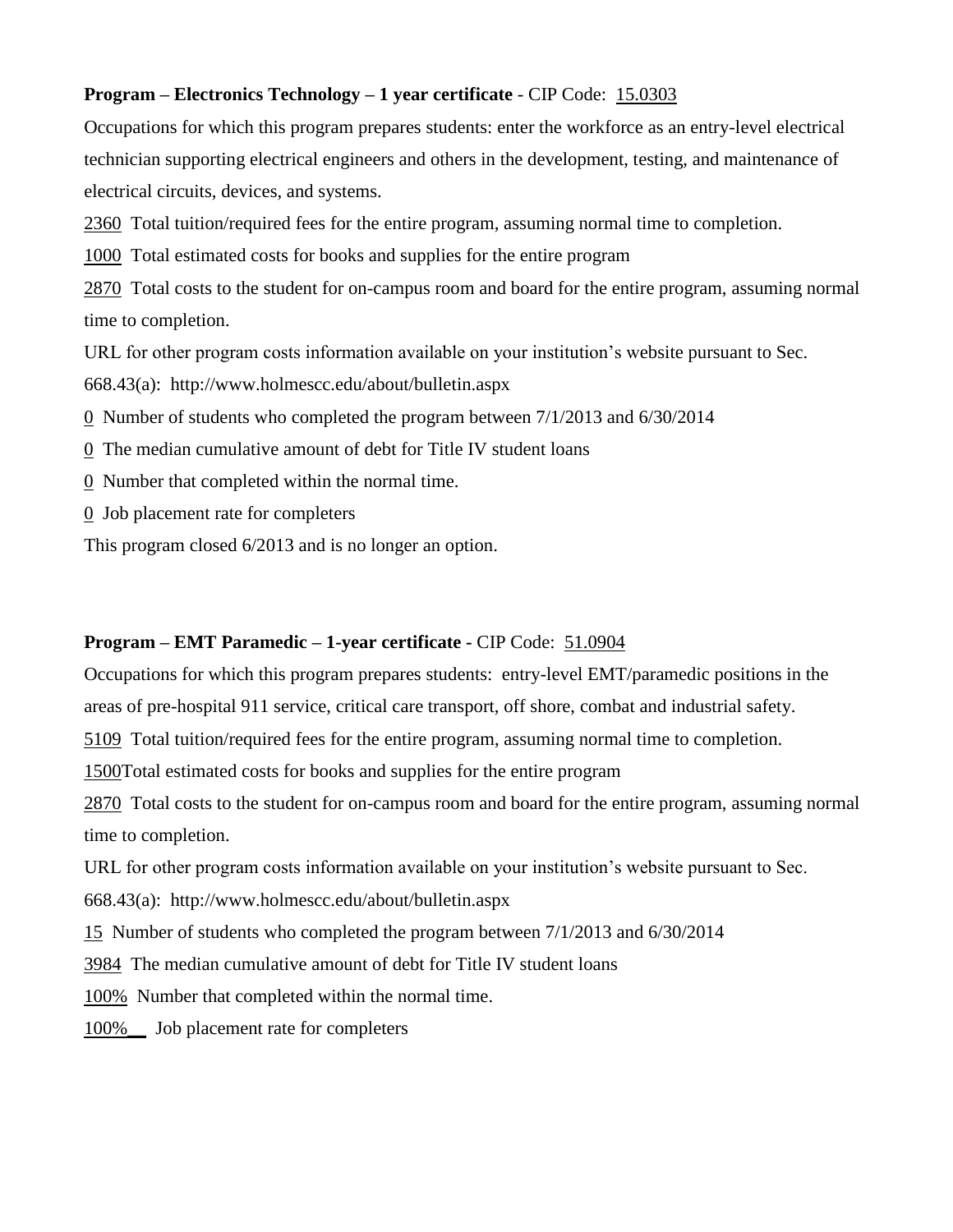# **Program – Heating, Ventilation, Air Conditioning, and Refrigeration – 1-year certificate** CIP Code: 47.0201

Occupations for which this program prepares students: engineering departments or private firms installing, maintaining, and operating small or medium air conditioning, heating, and refrigeration systems. The graduate will be prepared to work as an HVAC technician in the areas of residential, commercial, construction, and maintenance.

2360 Total tuition/required fees for the entire program, assuming normal time to completion.

2000 Total estimated costs for books and supplies for the entire program

2870 Total costs to the student for on-campus room and board for the entire program, assuming normal time to completion.

URL for other program costs information available on your institution's website pursuant to Sec.

668.43(a): <http://www.holmescc.edu/about/bulletin.aspx>

17\_\_ Number of students who completed the program between 7/1/2013 and 6/30/2014

2524 The median cumulative amount of debt for Title IV student loans

100% Number that completed within the normal time.

100%\_\_\_ Job placement rate for completers

## **Program – Heating, Ventilation, Air Conditioning, and Refrigeration – 2-year certificate** CIP

Code: 47.0201 This option is no longer available. We now offer a 1-year certificate and AAS. Occupations for which this program prepares students: engineering departments or private firms installing, maintaining, and operating small or medium air conditioning, heating, and refrigeration systems. The graduate will be prepared to work as an HVAC technician in the areas of residential, commercial, construction, and maintenance.

4720 Total tuition/required fees for the entire program, assuming normal time to completion.

2000 Total estimated costs for books and supplies for the entire program

5740 Total costs to the student for on-campus room and board for the entire program, assuming normal time to completion.

URL for other program costs information available on your institution's website pursuant to Sec.

668.43(a): <http://www.holmescc.edu/about/bulletin.aspx>

- 0 Number of students who completed the program between 7/1/2013 and 6/30/2014
- 0 The median cumulative amount of debt for Title IV student loans
- 0 Number that completed within the normal time.
- $\overline{0}$  Job placement rate for completers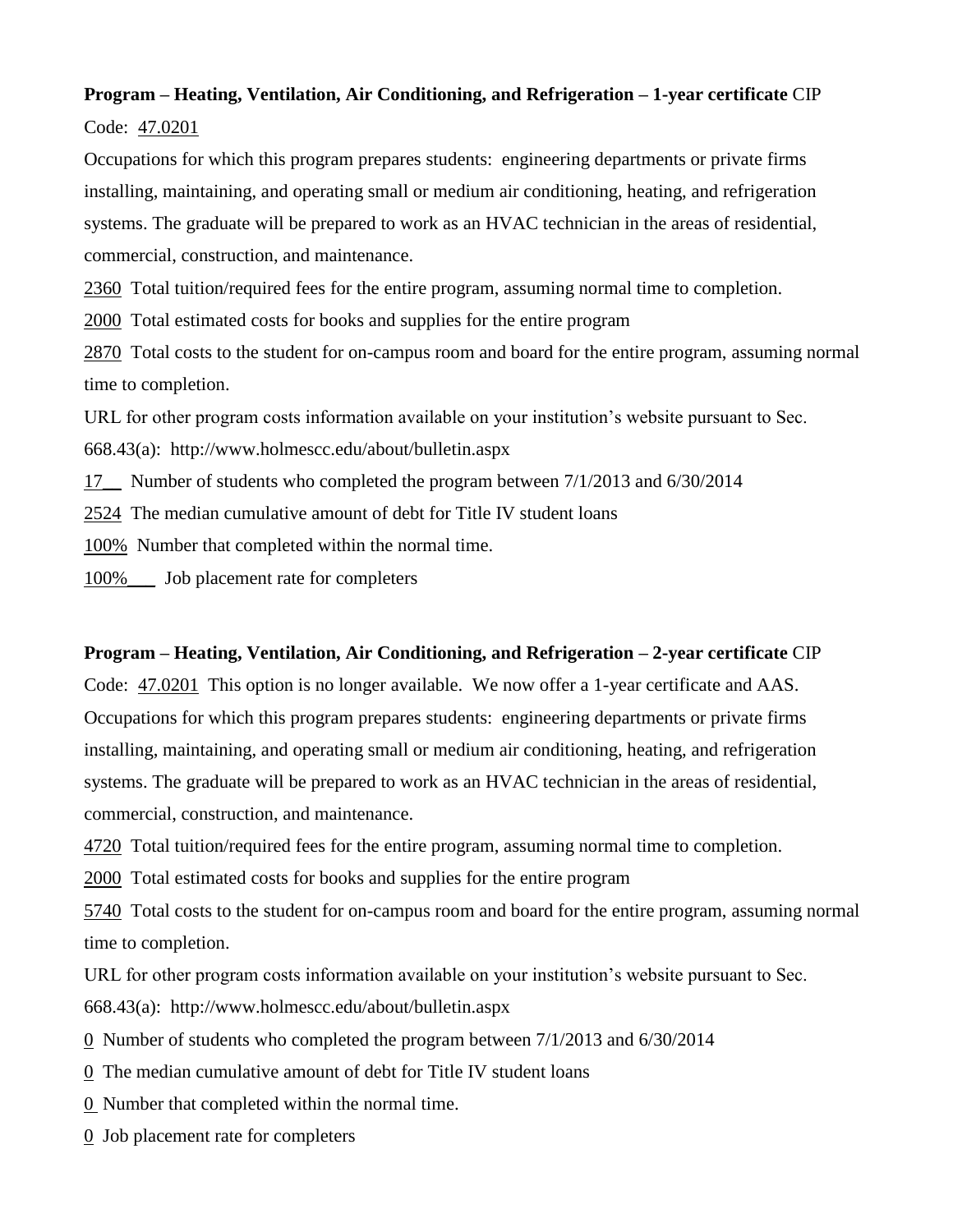### **Program – Industrial Engineering Technology – 1 year certificate** - CIP Code: 15.0612

Occupations for which this program prepares students: enter the workforce as an entry-level tech with knowledge in manufacturing processes, statistical quality control, production management, automation, and computer-aided manufacturing.

2360 Total tuition/required fees for the entire program, assuming normal time to completion.

1000 Total estimated costs for books and supplies for the entire program

2870 Total costs to the student for on-campus room and board for the entire program, assuming normal time to completion.

URL for other program costs information available on your institution's website pursuant to Sec.

668.43(a): <http://www.holmescc.edu/about/bulletin.aspx>

0 Number of students who completed the program between 7/1/2013 and 6/30/2014

0 The median cumulative amount of debt for Title IV student loans

0 Number that completed within the normal time.

0 Job placement rate for completers

For 2013-14, all students pursued the AAS degree option.

### **Program – Industrial Maintenance Mechanics Technology – 1-year certificate**

CIP Code: 47.0303

Occupations for which this program prepares students: entry-level employment as multi-skilled maintenance technicians. Industrial maintenance trade technicians are responsible for assembling, installing, and maintaining/repairing machinery used in the manufacturing or industrial environment.

3140 Total tuition/required fees for the entire program, assuming normal time to completion.

300 Total estimated costs for books and supplies for the entire program

2870 Total costs to the student for on-campus room and board for the entire program, assuming normal time to completion.

URL for other program costs information available on your institution's website pursuant to Sec.

668.43(a): <http://www.holmescc.edu/about/bulletin.aspx>

4 Number of students who completed the program between 7/1/2013 and 6/30/2014

3432 The median cumulative amount of debt for Title IV student loans

100% Number that completed within the normal time.

100% Job placement rate for completers

The majority of the students in this program pursued the AAS degree.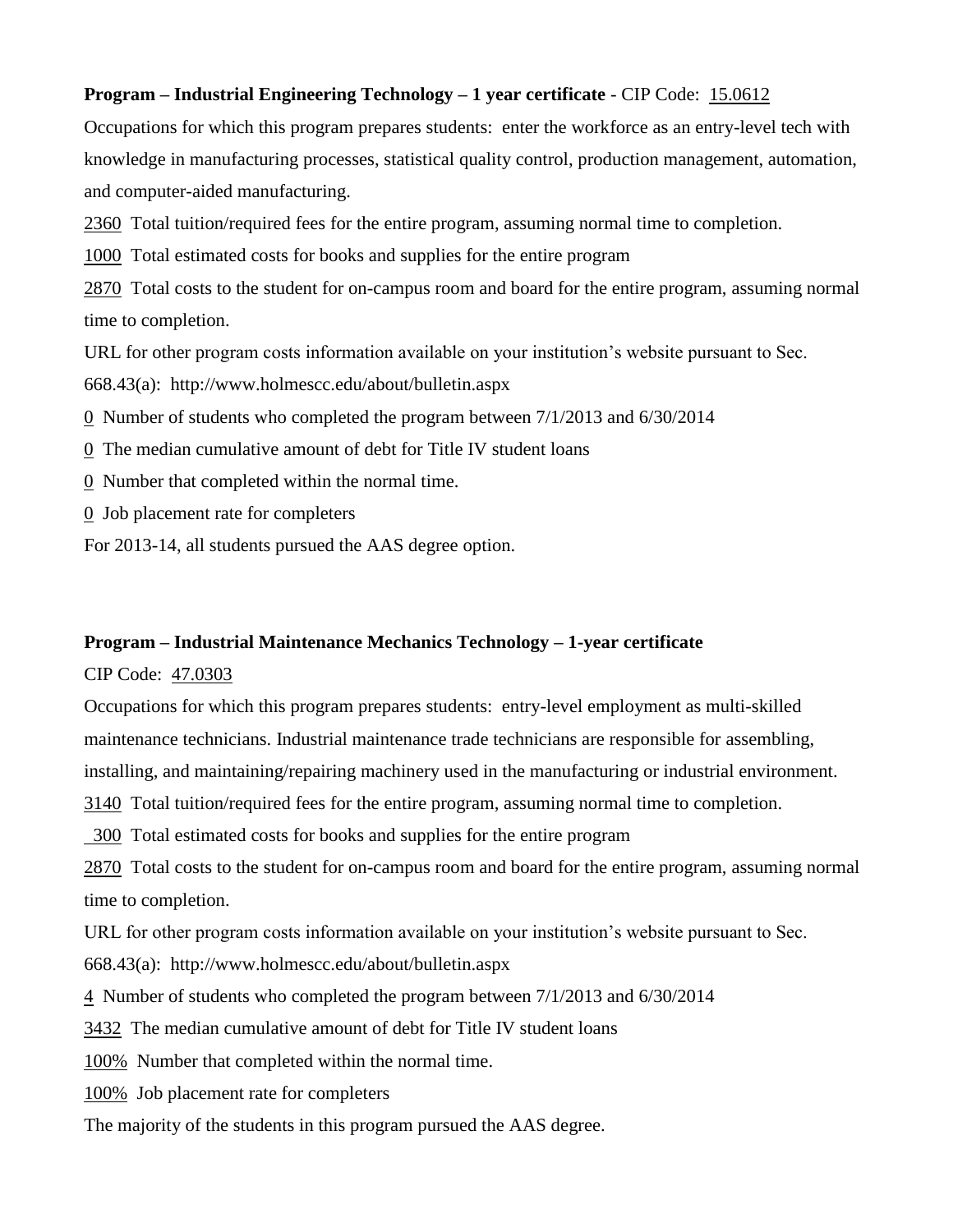### **Program – Industrial Technology – 1 year certificate** - CIP Code: 15.0612

Occupations for which this program prepares students: enter the workforce for employment leading to supervisor, administrative, and other management positions in the production areas of industry or into industrial distribution, wholesale level sales, distribution and/or installation of industrial products and equipment.

2360 Total tuition/required fees for the entire program, assuming normal time to completion.

1000 Total estimated costs for books and supplies for the entire program

2870 Total costs to the student for on-campus room and board for the entire program, assuming normal time to completion.

URL for other program costs information available on your institution's website pursuant to Sec.

668.43(a): <http://www.holmescc.edu/about/bulletin.aspx>

8 Number of students who completed the program between 7/1/2013 and 6/30/2014

2719 The median cumulative amount of debt for Title IV student loans

100% Number that completed within the normal time.

25 Job placement rate for completers

The majority of the students in this program pursued the AAS degree.

## **Program – Interior Design Technology – 1 year certificate** - CIP Code: 15.0408

Occupations for which this program prepares students: an entry-level interior designer.

2360 Total tuition/required fees for the entire program, assuming normal time to completion.

1000 Total estimated costs for books and supplies for the entire program

2870 Total costs to the student for on-campus room and board for the entire program, assuming normal time to completion.

URL for other program costs information available on your institution's website pursuant to Sec.

668.43(a): <http://www.holmescc.edu/about/bulletin.aspx>

1 Number of students who completed the program between 7/1/2013 and 6/30/2014

0 The median cumulative amount of debt for Title IV student loans

1 Number that completed within the normal time.

0% Job placement rate for completers

This second year program changed location Summer 2014. For 2013-14, the majority of students pursued the AAS degree option.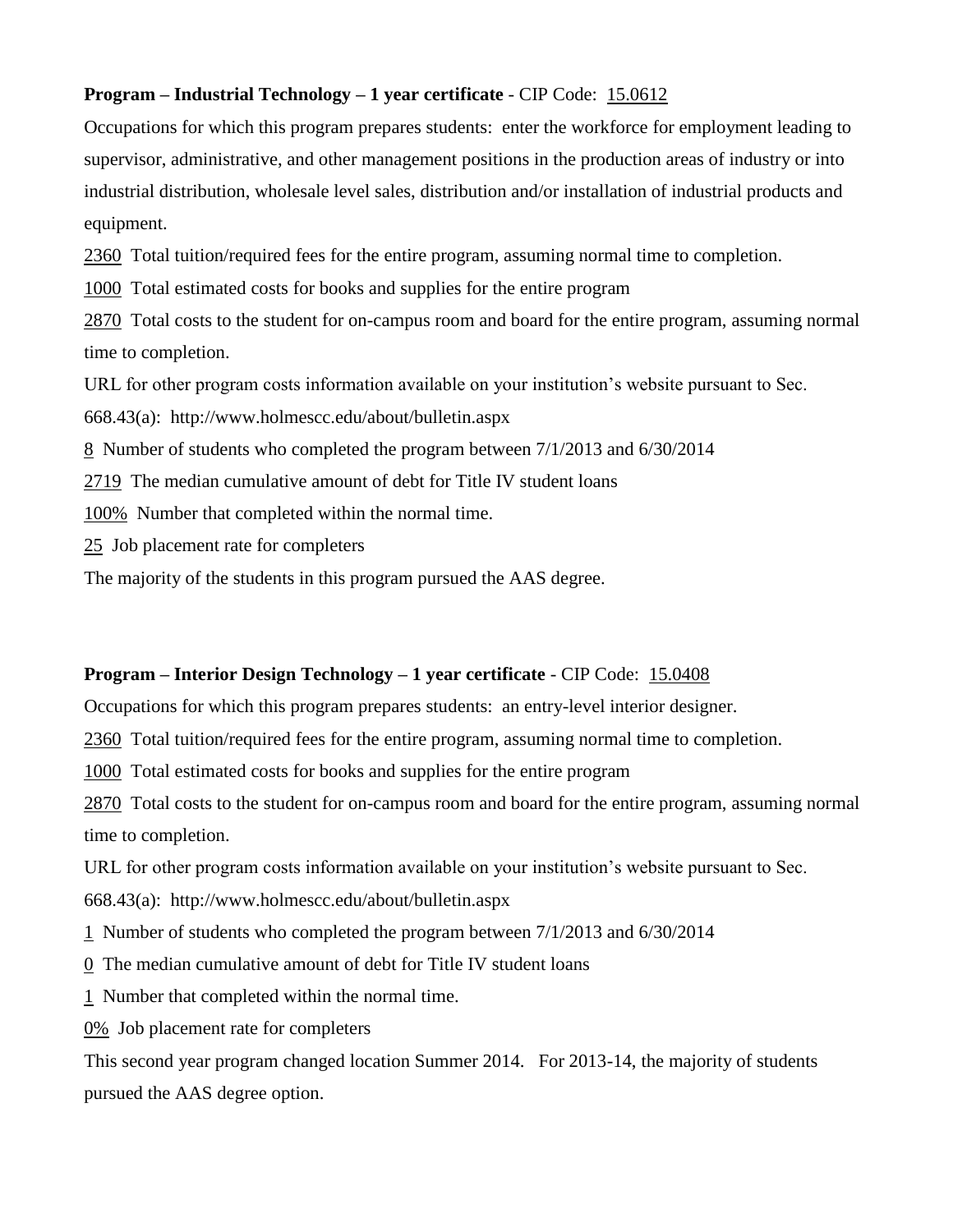### **Program – Maintenance Technology – 1-year certificate** - CIP Code: 15.0613

Occupations for which this program prepares students: enter the workforce as an entry-level technician installing, operating, maintaining, and repairing electrical, mechanical, and automated systems and equipment.

2360 Total tuition/required fees for the entire program, assuming normal time to completion.

1000 Total estimated costs for books and supplies for the entire program

2870 Total costs to the student for on-campus room and board for the entire program, assuming normal time to completion.

URL for other program costs information available on your institution's website pursuant to Sec.

668.43(a): <http://www.holmescc.edu/about/bulletin.aspx>

4 Number of students who completed the program between 7/1/2013 and 6/30/2014

3464 The median cumulative amount of debt for Title IV student loans

4 Number that completed within the normal time.

25% Job placement rate for completers

### **Program – Office Systems Technology – 1-year certificate -** CIP Code: 52.0401

Occupations for which this program prepares students: administrative office positions that require knowledge of administrative office procedures, integrated computer applications, business financial systems, communication, and related technologies.

2360 Total tuition/required fees for the entire program, assuming normal time to completion.

1000 Total estimated costs for books and supplies for the entire program

2870 Total costs to the student for on-campus room and board for the entire program, assuming normal time to completion.

URL for other program costs information available on your institution's website pursuant to Sec.

668.43(a): <http://www.holmescc.edu/about/bulletin.aspx>

4 Number of students who completed the program between 7/1/2013 and 6/30/2014

3407 The median cumulative amount of debt for Title IV student loans

100% Number that completed within the normal time.

75% Job placement rate for completers

The majority of students in this program pursued the AAS degree.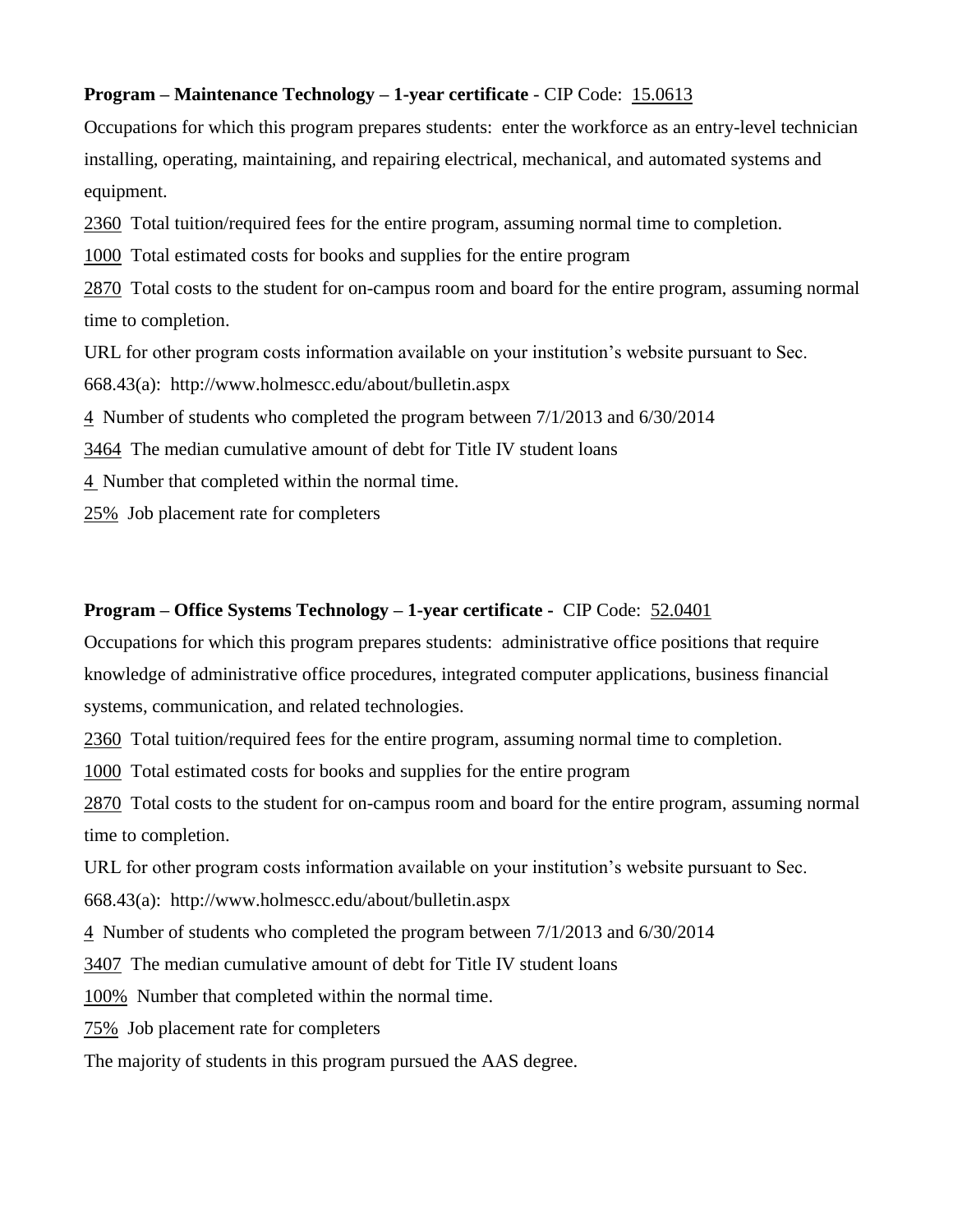#### **Practical Nursing – 1-year certificate -** CIP Code: 51.3901

Occupations for which this program prepares students: Any occupation for which a licensed practical nurse is eligible, typically an LPN in long-term care facilities, hospice, physicians' offices, and some rural hospitals.

5009 Total tuition/required fees for the entire program, assuming normal time to completion.

1500 Total estimated costs for books and supplies for the entire program

3270 Total costs to the student for on-campus room and board for the entire program, assuming normal time to completion.

URL for other program costs information available on your institution's website pursuant to Sec.

668.43(a): <http://www.holmescc.edu/about/bulletin.aspx>

55 Number of students who completed the program between 7/1/2013 and 6/30/2014

4385 The median cumulative amount of debt for Title IV student loans

100% Number that completed within the normal time.

89% Job placement rate for completers

### **Program – Precision Machining Technology – 1 year certificate** - CIP Code: 48.0501

Occupations for which this program prepares students: entry-level machinist in manufacturing industries, public institutions, governmental agencies and in a wide range of specialty machining job shops, fabricating and/or repairing metal products using a variety of metalworking equipment and processes.

2360 Total tuition/required fees for the entire program, assuming normal time to completion.

1000 Total estimated costs for books and supplies for the entire program

2870 Total costs to the student for on-campus room and board for the entire program, assuming normal time to completion.

URL for other program costs information available on your institution's website pursuant to Sec.

668.43(a): <http://www.holmescc.edu/about/bulletin.aspx>

3 Number of students who completed the program between 7/1/2013 and 6/30/2014

5211 The median cumulative amount of debt for Title IV student loans

100% Number that completed within the normal time.

33% Job placement rate for completers

The majority of the students in this program pursued the AAS degree.